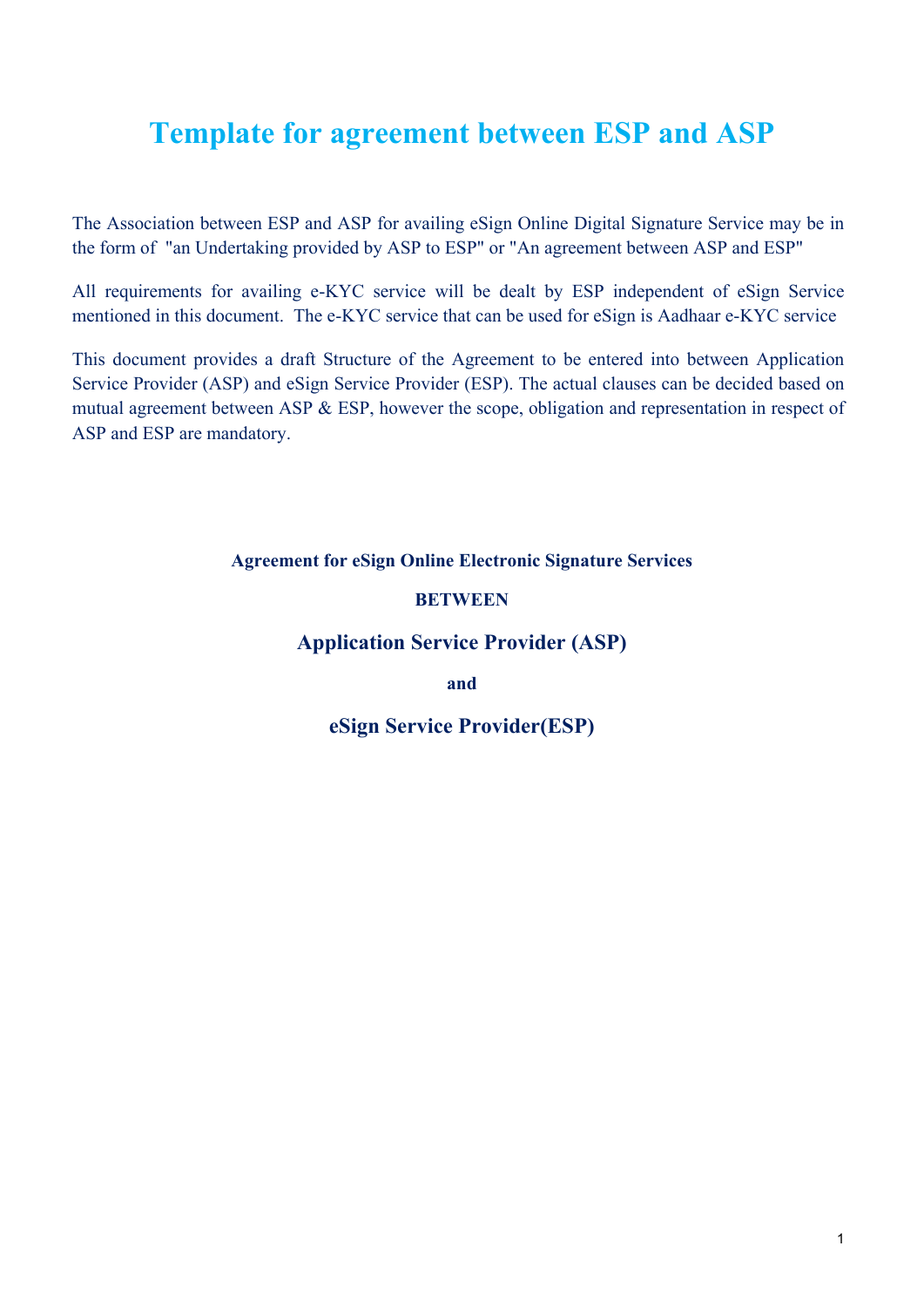#### **(To be executed on non-judicial stamp paper of appropriate value as per Stamp Act relevant to place of execution and bought in the name of one of the executing parties)**

This Agreement (the 'Agreement') is entered at  $\qquad \qquad \text{on} \qquad \text{day of} \qquad , 201x$ 

# **BY AND BETWEEN**

The President of India/Governor of State of \_\_\_/ xyz, acting through the extending the virtual state of the located at the contract of the contract of the contract of the contract of the contract of the contract of the contract of the contract of the contract of the contract of the contract of referred to as "Application Service Provider" or "ASP", which expression shall unless excluded by or repugnant to the context deemed to include its successor/s in office or assign) of the First Part

#### **AND**

\_\_\_\_\_\_\_\_\_\_\_\_\_\_\_\_\_\_\_\_\_, a [private limited company], registered under the [Companies Act, 1956], having its registered office at \_\_\_\_\_\_\_\_\_\_\_\_\_\_\_\_\_\_\_\_\_\_\_\_\_\_\_\_\_\_\_(hereinafter referred to as "eSign Service Provider" or "ESP" which expression shall unless repugnant to the context or meaning thereof mean and be deemed to include its authorized representatives, agents and permitted assigns) of the Second Part

#### **WHEREAS**

- **A.** ASP is a \_\_\_\_\_\_\_\_\_\_\_\_\_ [details about ASP entity];
- **B.** ESP is a  $[details about ESP entity];$
- **C.** ASP wishes to obtain eSign electronic Online Signature services from ESP;
- **D.** ESP is willing to provide such services in accordance with the terms and conditions of this Agreement;

**NOW THEREFORE**, IN CONSIDERATION OF THE FOREGOING AND MUTUAL COVENANTS AND PROMISES CONTAINED HEREIN AND OTHER GOOD AND VALUABLE CONSIDERATIONS, THE RECEIPT AND ADEQUACY OF WHICH IS HEREBY ACKNOWLEDGED, THE PARTIES HEREBY COVENANT AND AGREE AND THIS AGREEMENT WITNESSETH AS FOLLOWS:

#### **1. Definitions and Interpretations**

- (a) '**e-KYC Number**' shall mean the unique identification number maintained by e-KYC provider;
- (b) '**Agreement**' shall mean this agreement executed between the Parties, along with its schedules, annexures and exhibits, if any, and all instruments supplemental to or amending, modifying or confirming this agreement in accordance with the provisions of this agreement, if any, in each case as they may be supplemented or amended from time to time;
- (c) '**Business Day**' shall mean any day other than a Saturday, Sunday or official public holiday in India;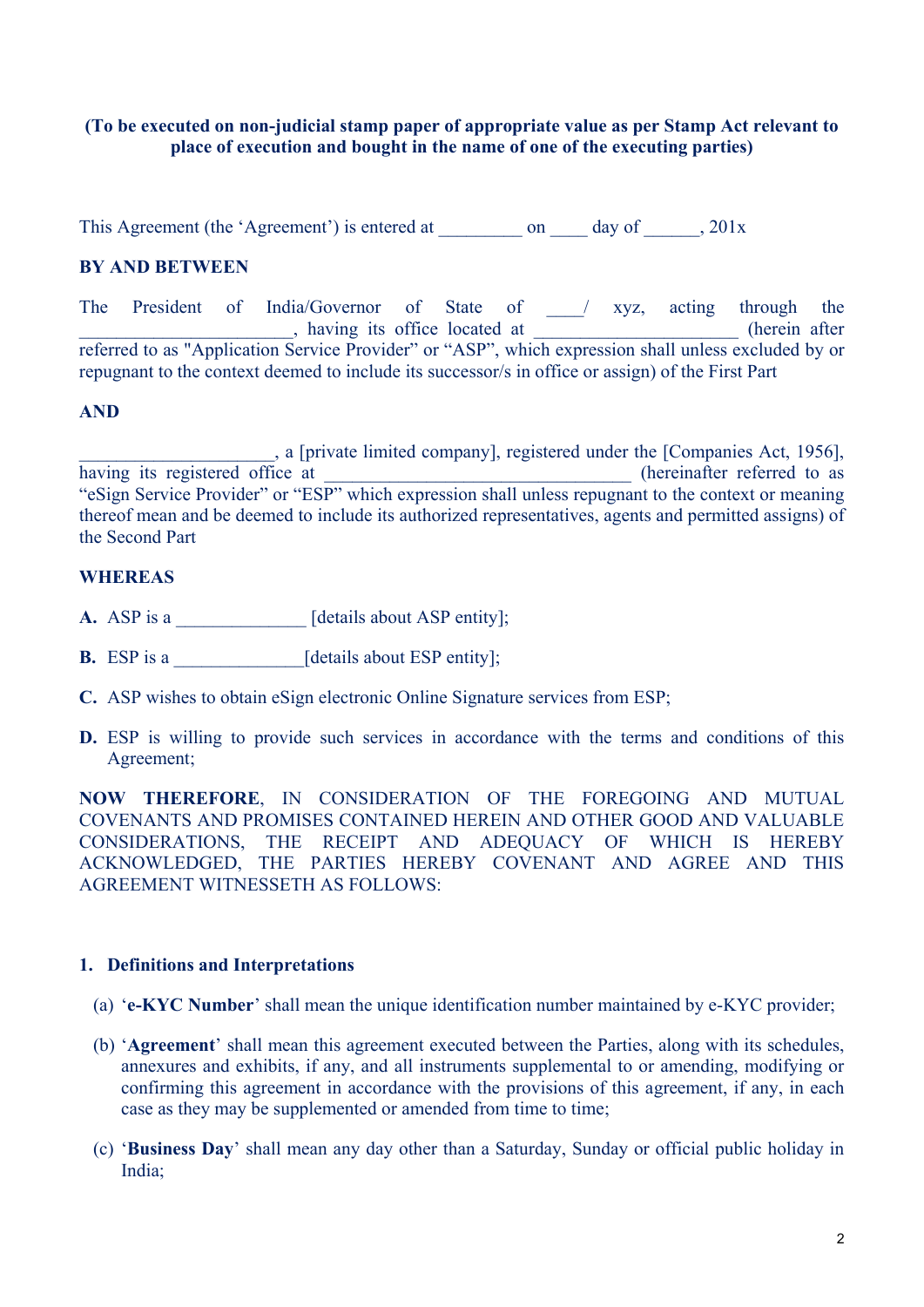- (d) '**Controller of Certifying Authorities (CCA)**' shall have the same meaning as such term is defined in Information Technology Act, 2000 and rules and regulations made thereunder as amended from time to time.
- (e) '**Digital Signature Certificate (DSC)**' shall have the same meaning as defined under the Information Technology Act, 2000 and rules and regulations made thereunder as amended from time to time;
- (f) **"e-KYC"** mean the transfer of digitally signed demographic data such as Name, Address, Date of Birth, Gender, Mobile number, Email address, photograph etc of an individual. collected and verified by e-KYC provider on successful authentication of same individual

#### **(g) e-KYC provider means any e-KYC provider listed in e-Authentication Guidelines**

- (h) **"eSign" or "eSign Service"** is an online Electronic Signature Service in which the key pair generation, certification of the public key by the CA and digital signature creation for electronic document are facilitated by the eSign online Electronic Signature Service provider instantaneously within a single online service based on successful authentication of individual using e-KYC services
- (i) **"eSign User"** is an Individual requesting for eSign online Electronic Signature Service of eSign Service provider
- (j) **"response code"** is the identification number maintained by e-KYC provider to identify the authentication
- (k) '**Laws**' shall mean all applicable laws, by-laws, rules, regulations, orders, ordinances, protocols, codes, guidelines, policies, notices, directions, judgments, decrees or other requirements or official directive of any governmental authority or person acting under the authority of any governmental authority, whether in effect or which may come into effect in the future;
- (l) '**OTP**' shall mean one time password sent to the eSign User's cell phone for the purpose of authentication;
- (m) '**Party**' refers individually to ASP and the ESP;
- (n) '**Parties**' refer collectively to ASP and ESP;
- (o) '**Services**' shall mean the services to be provided by ESP to ASP as agreed in this Agreement;.
- (a) '**Successful Transaction**' means the event of receipt of a DSC by ASP from ESP for a particular Document in the case of ASP and the event of dispatch of a DSC to ASP by ESP for a particular Document ;
- (p) '**Third Party**' shall mean any party who is not ASP or ESP.

#### 1.2 **Interpretations**

a) In this Agreement, unless the context requires otherwise: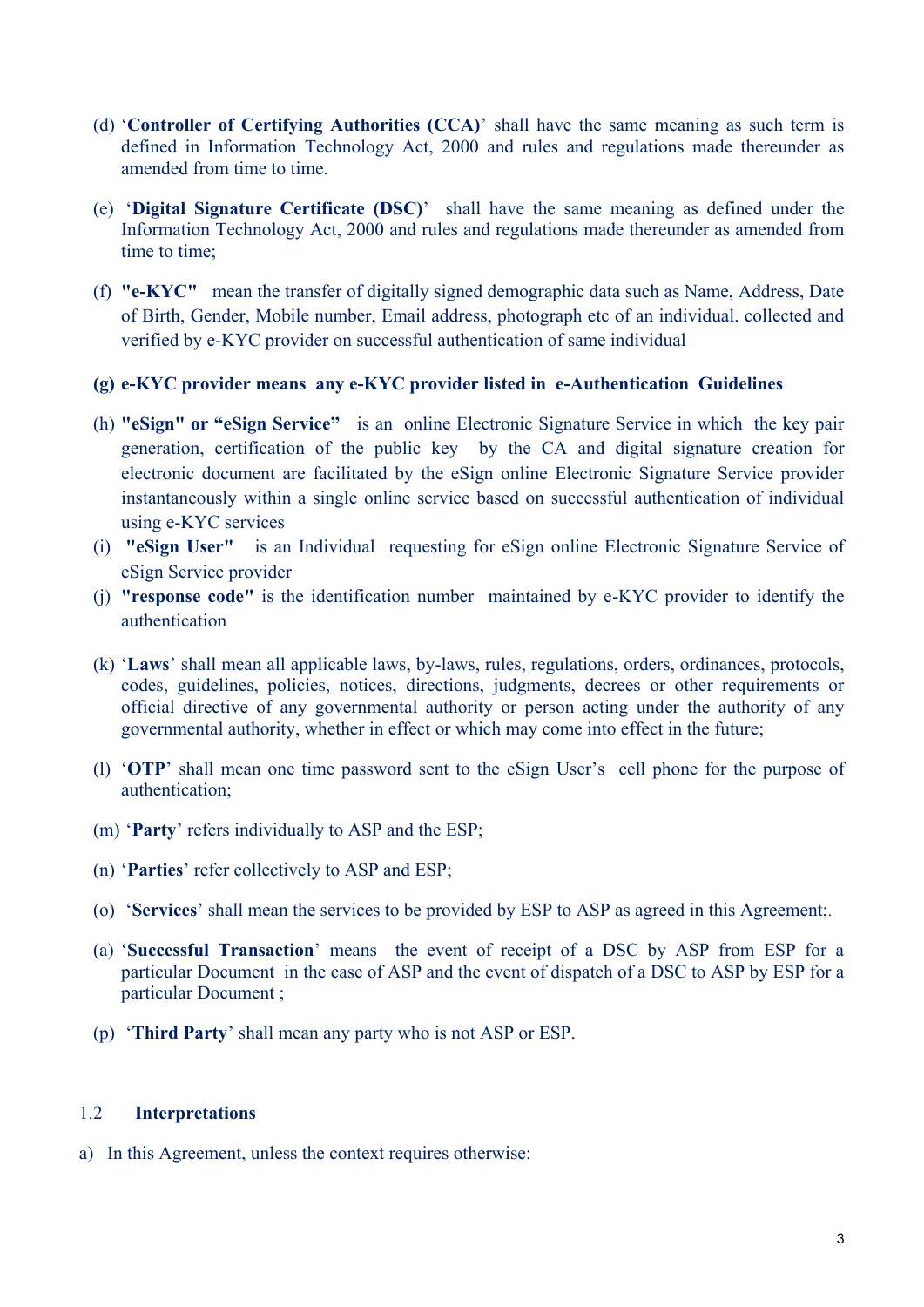- (i) reference to singular includes a reference to the plural and vice versa;
- (ii) reference to any gender includes a reference to all other genders;
- (iii) reference to an individual shall include his legal representative, successor, legal heir, executor and administrator;
- (iv) reference to statutory provisions shall be construed as meaning and including references also to any amendment or re-enactment (whether before or after the date of this Agreement) for the time being in force and to all statutory instruments or orders made pursuant to statutory provisions;
- (v) references to any statute or regulation made using a commonly used abbreviation shall be construed as a reference to the title of the statute or regulation;
- (vi) references to any Article, Clause, Section, Schedule or Annexure, if any, shall be deemed to be a reference to an Article, Clause, Section, Schedule or Annexure of or to this Agreement.
- b) Clause headings in this Agreement are inserted for convenience only and shall not be used in its interpretation.
- c) When any number of days is prescribed in this Agreement, the same shall be reckoned exclusively of the first and inclusively of the last day unless the last day does not fall on a Business Day, in which case the last day shall be the next succeeding day which is a Business Day.
- d) If any provision in this Agreement is a substantive provision conferring rights or imposing obligations on anyone, effect shall be given to it as if it were a substantive provision in the body of this Agreement.
- e) Any word or phrase defined in the body of this Agreement shall have the meaning assigned to it in such definition throughout this Agreement unless the contrary is expressly stated or the contrary clearly appears from the context.
- f) The rule of construction, if any, that a contract shall be interpreted against the party responsible for the drafting and preparation thereof shall not apply.
- g) Reference to days, months or years in this Agreement shall be a reference to calendar days, months or years, as the case may be, unless the contrary is expressly stated or clearly appears from the context.
- h) Reference to any agreement, deed, document, instrument, rule, regulation, notification, statute or the like shall mean a reference to the same, as may have been duly amended, modified or replaced. For the avoidance of doubt, a document shall be construed as amended, modified or replaced only if such amendment, modification or replacement is executed in compliance with the provisions of such document(s).

#### **2. Agreement**

- 2.1 ASP agrees to avail Services from ESP and ESP agrees to provide Services to ASP, in accordance with the terms and conditions of this Agreement.
- 2.2 ESP hereby appoints ASP as an entity authorized to access eSign services through ESP.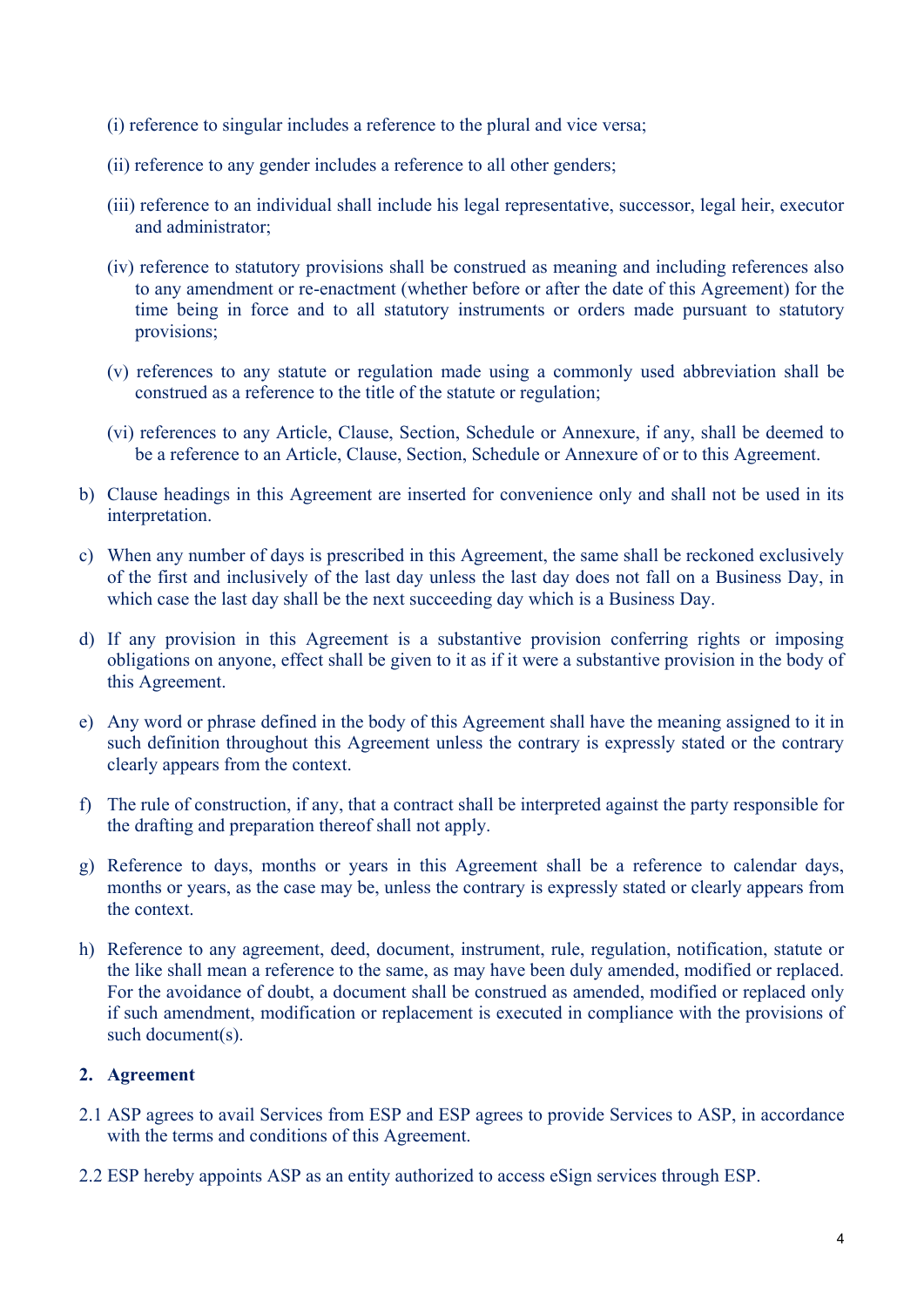#### **3. Representations**

#### 3.1 **Representations of ESP:** ESP represents to ASP that-

- (i) the ESP is an entity legally constituted and validly existing under the laws of India;
- (ii) ESP has all requisite powers and authority and has taken all actions necessary to execute, deliver, and perform its obligations under this Agreement;
- (iii) this Agreement has been validly executed by ESP and constitutes a valid agreement binding on ESP and enforceable in accordance with the laws of India;
- (iv) ESP has obtained and shall maintain all valid licenses, permissions, approvals etc. from requisite Government authorities, departments etc. to perform Services and other obligations under this Agreement;

ESP agrees that these representations are present and continuing representation.

#### 3.2 **Representations of ASP:** ASP represents to ESP that-

- (i) ASP is an entity legally constituted and validly existing under the laws of India;
- (ii) ASP has all requisite powers and authority and has taken all actions necessary to execute, deliver, and perform its obligations under this Agreement;
- (iii) this Agreement has been validly executed by ASP and constitutes a valid agreement binding on ASP and enforceable in accordance with the laws of India.

#### **4. Scope of Services**

4.1 The ESP shall provide services ('Services') as per this Agreement.

#### **5. Obligations of ESP**

- 5.1 The ESP shall, during the Term of this Agreement, maintain necessary licences with CCA or Certifying Authority (as the case may be) as required for issuance of DSC;
- 5.2 The ESP shall, during the Term of this Agreement, maintain its empanelment with CCA

#### **6. Obligations of ASP**

- 6.1 ASP, who is seeking to use eSign to enable a specific service/business functions, is solely responsible for the choice of authentication type(s). The choice of the Authentication type shall be the sole decision of the ASP, and no other entity, ESP or eSign user shall have any role in this decision of ASP.
- 6.2 ASP assumes complete responsibility with regard to its network connectivity with ESP.
- 6.3 ASP shall establish and maintain necessary eSign related operations, including systems, processes, infrastructure, technology, security, etc., in compliance with standards and specifications, issued by CCA from time to time.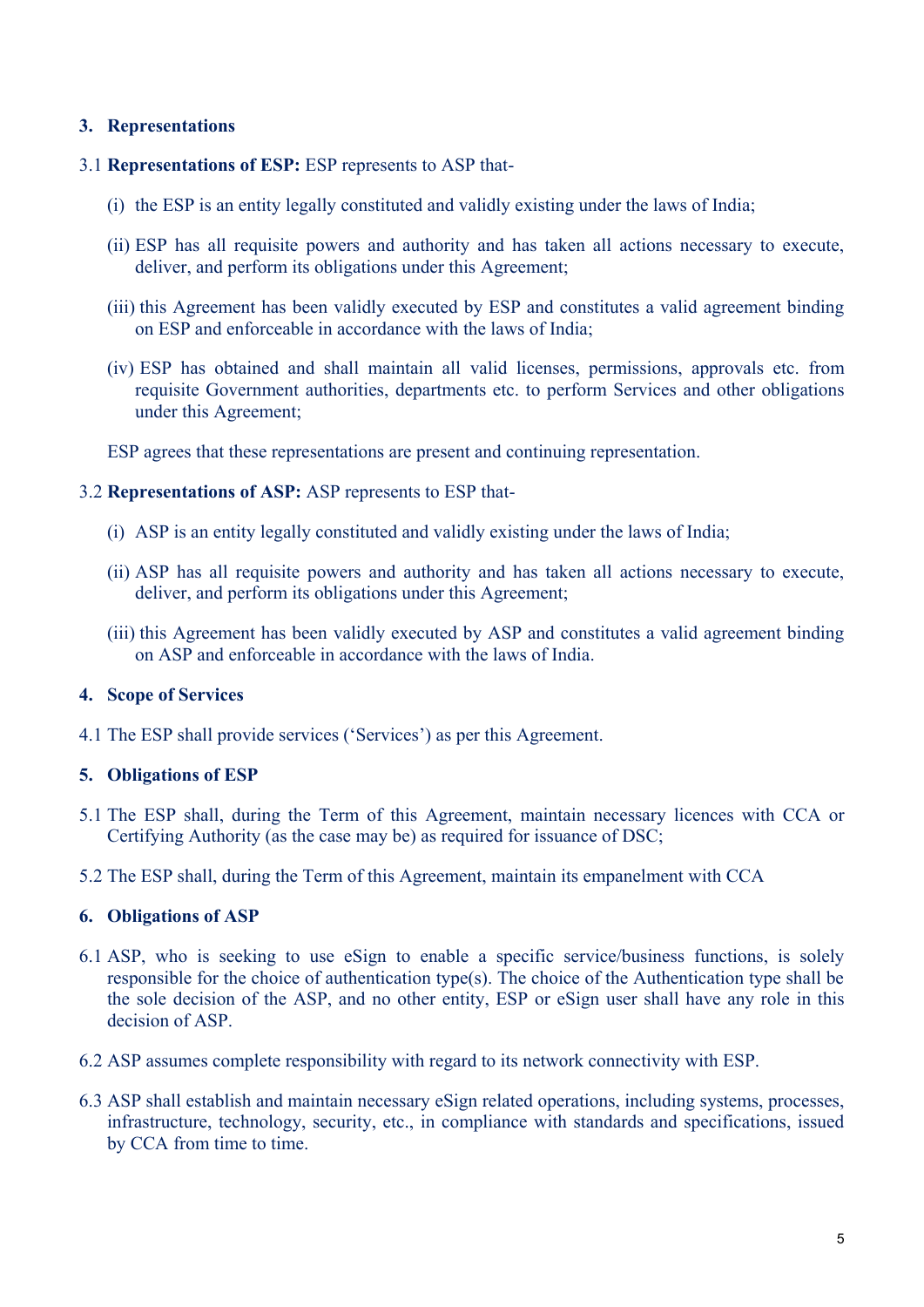- 6.4 ASP shall, at all times, comply with the provisions contained in the Information Technology Act, 2000 and the statutory rules framed there under, from time to time, in so far as the same has application to its operations in accordance with this Agreement, and also with all other Laws, rules and regulations, whether already in force or which may be enacted anytime in the future, pertaining to data security and management, data storage, sharing and data protection, as also with the National Identification Authority of India Bill, as and when the same in enacted into a law and comes into force, and shall ensure the same level of compliance .
- 6.5 ASP shall maintain logs of all eSign related transactions processed by it, capturing the complete details of the eSign requirements. The ASP understands and agrees that the logs maintained by it shall not be shared with any individual or entity, and that the storage of the logs maintained by it shall comply with all the relevant laws, rules and regulations, including, but not limited to, the Information Technology Act, 2000 and the Evidence Act, 1872.
- 6.6 In case of any investigations around signature related fraud(s) or dispute (s), the ASP shall extend full cooperation to ESP/CCA and/or any agency appointed/authorized by it and/or any other authorized investigation agency, including, but not limited to, providing access to their premises, records, personnel and any other relevant resource / information, etc. of or pertaining to its eSign,
- 6.7 ASP shall obtain consent from eSign users to use their e-KYC information for eSign for availing eSign Services from ESP for DSC application form, key-generation, certificate issuance , signature creation and key destruction"

#### **7. Service Level Agreement of ESP**

7.1 ESP shall provide services in accordance with the service levels ('Service Level Agreement') as specified in 'Schedule II' appended to this Agreement. In case of breach of such service levels, ASP shall be authorized to levy such penalty as specified in Service Level Agreement.

#### **8. Liquidated damages -**

#### **9. Fees**

- 9.1 For each completed Successful Transaction, ASP shall be liable to pay ESP an amount of Rs. \_\_\_ ('Fees').
- 9.2 ESP shall raise invoice for the Fees on ASP in arrears on monthly basis. Along with the invoices, ESP shall send transaction reference numbers certificate of Successful Transaction(s) for which the invoice has been raised. If requested by ASP, ESP shall also share with ASP either the complete list of transaction numbers or the specific log against requested transaction number, as the case may be. Notwithstanding the foregoing, ASP shall maintain the clear log of transactions for ASP's reconciliation purposes.
- 9.3 The Fees shall be due and payable upon receipt of invoice by ASP. ASP shall pay ESP for all undisputed Successful Transactions mentioned in an invoice within 30 days of receipt of invoice by ASP. For the disputed Successful Transactions, the amount shall be paid with 30 days of the date on which such dispute is resolved by the Parties.
- 9.4 ASP shall deduct TDS from payments to be made to ESP as per the extant applicable Laws. ASP shall also have the right to deduct any penalties, liquidated damages or other monies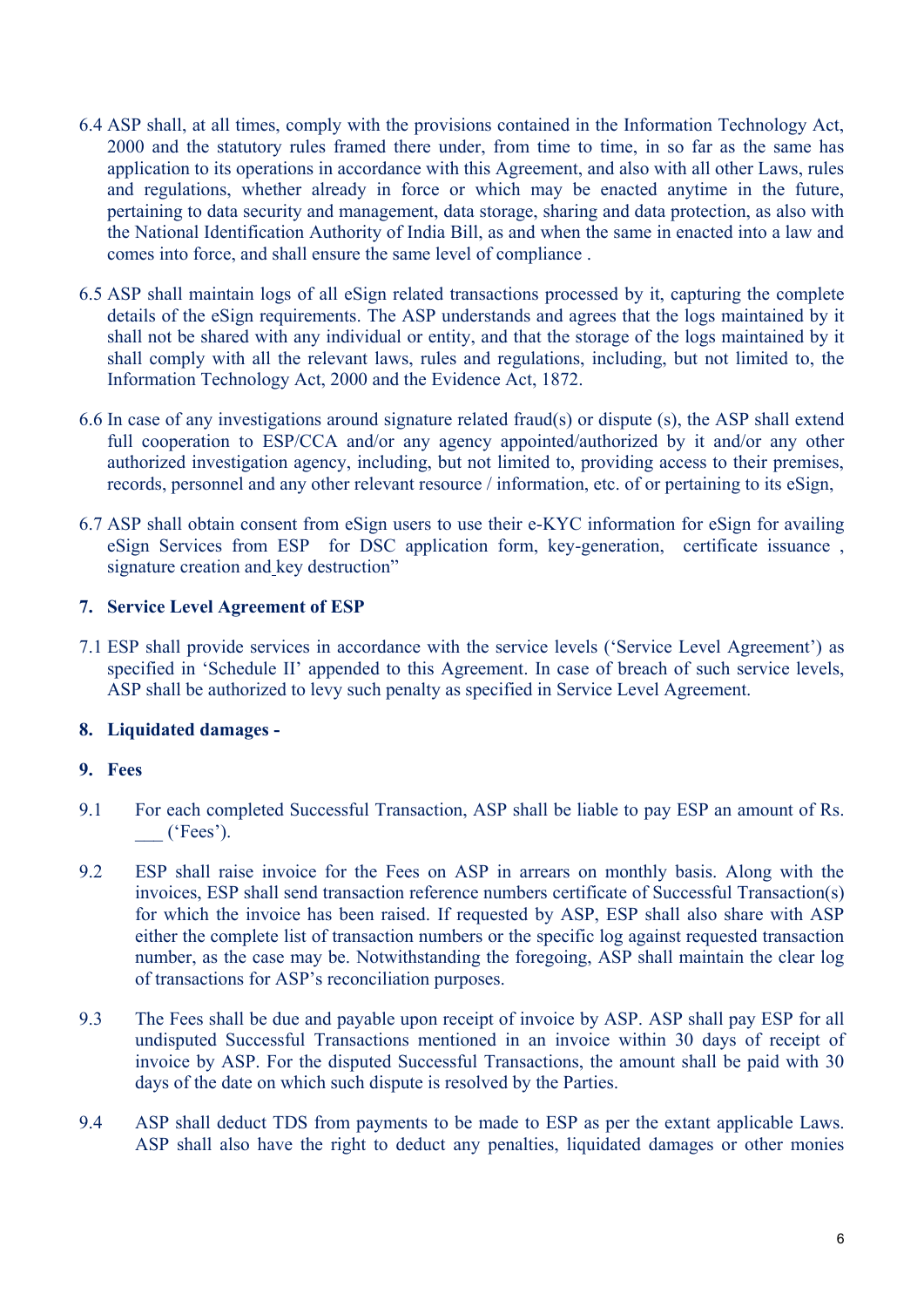owed by ESP to ASP, from any payments due and payable by ESP to ASP under this Agreement.

9.5 Minimum transaction guarantee.

#### **10. Taxes**

10.1 The Fees is exclusive of applicable taxes. All applicable taxes on the Services shall be borne by ASP and shall be paid by ASP to ESP in addition to the Fees.

#### **11. Force Majeure**

- 11.1 The Parties agree that neither of them shall be liable to the other for any loss, delay, damage or other casualty suffered or incurred by the other owing to earthquakes, floods, fires, explosions, acts of God, war, terrorism, or any other such cause, which is beyond the reasonable control of the Party and any failure or delay by any other Party in the Performance of any of its obligations under this Agreement owing to one or more of the foregoing causes shall not be considered as a breach of any of its obligations under this Agreement. The Parties however agree that any financial failure or non-performance of any financial obligations or covenants of the Parties shall not constitute Force Majeure.
- 11.2 The Party claiming benefit of Force Majeure shall however not be entitled to the same unless it has intimated the other Party of the occurrence of such an event within a period of seventy hours from the occurrence of such Force Majeure event indicating therein the steps that it is taking or intending to take to mitigate the effect of such Force Majeure on the performance of his obligations under this Agreement.

#### **12. Confidentiality and data protection**

- 12.1 Each Party shall treat all information, which is disclosed to it as a result of the operation of this Agreement, as Confidential Information, and shall keep the same confidential, maintain secrecy of all such information of confidential nature and shall not, at any time, divulge such or any part thereof to any third party except as may be compelled by any court or agency of competent jurisdiction, or as otherwise required by law, and shall also ensure that same is not disclosed to any person voluntarily, accidentally or by mistake.
- 12.2 Parties hereby unequivocally agrees to undertake all measures, including security safeguards, to ensure that the information in the possession or control of the Parties, as a result of operation of this Agreement, is secured and protected against any loss or unauthorised access or use or unauthorised disclosure thereof.
- 12.3 Parties agree that information liable to be disclosed under the Right to Information Act, 2005 shall not be considered as confidential information.
- 12.4 It is hereby mutually agreed that this Clause 13 shall survive the termination of this Agreement.

#### **13. Intellectual Property Rights**

#### **14. Indemnity**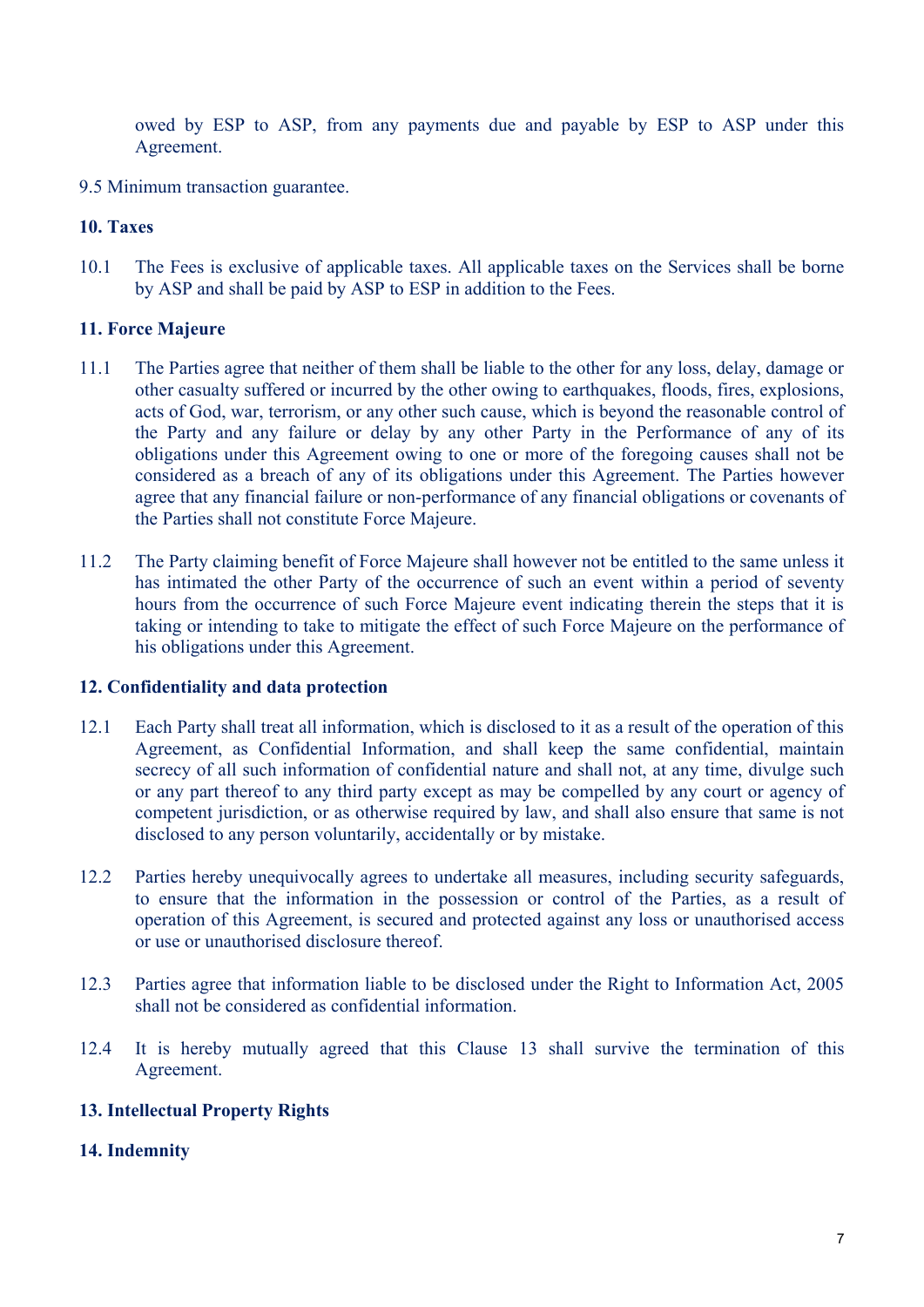#### 14.1 **IPR** Indemnity

14.2 General Indemnity

#### **15. Limitation of Liability**

15.1 The liability of ESP (whether in contract, tort, negligence, strict liability in tort, by statute or otherwise) for any claim in any manner related to this Agreement, shall be the payment of direct damages only which shall in no event in the aggregate exceed the percentage of payments made during the preceding \_\_\_\_ months/years [OR the total value of the project]. Neither Party shall be liable to the other Party for any indirect, consequential or remote damages under this Agreement.

#### **16. Audit rights**

16.1 The ASP shall ensure that its operations and systems in terms of this Agreement are audited by Cert-IN empanelled auditor on an annual basis to ensure compliance with ESP and CCA standards and specifications and the audit report should be shared with ESP and CCA upon request. In addition to the above, ESP and/or CCA may choose to, in its/their sole discretion, audit the ASP's operations and systems in terms of this Agreement by itself or through an auditor appointed by ESP/CCA, and the continuation of operations as the ASP shall, at all times, be dependent upon the said audit confirming the compliance by the ASP of the terms and conditions contained in this Agreement, and any failure in compliance of the same, if confirmed in the audit, may entail fine and/or penalties and termination of access to eSign Services. The ASP unequivocally agrees to provide full co-operation to ESP/CCA or any agency approved and/or appointed by ESP/CCA in the audit process, and to provide to ESP/CCA or any agency approved and/or appointed by ESP/CCA, complete access to its procedures, records and information pertaining to services availed. The audit rights of ESP/CCA shall be subject to such confidentiality undertaking as may be reasonably imposed by ASP to protect its confidential information.

#### **17. Term**

- 17.1 This Agreement shall come into force and effect on the date first written above ('Effective Date<sup>'</sup>).
- 17.2 Unless terminated earlier in accordance with the terms of this Agreement, this Agreement shall remain in force and effect for a period of vears from the Effective Date ('Term'). The Term of the Agreement may be extended by the Parties with mutual agreement.

#### **18. Termination**

- 18.1 This Agreement shall be deemed to be automatically terminated (without any notice) if and when:
	- (a) the agreement between ESP and eKYC provider is terminated;
	- (b) the license/authority provided by CCA/Certifying Authority to ESP for providing DSC related services is revoked/cancelled/suspended.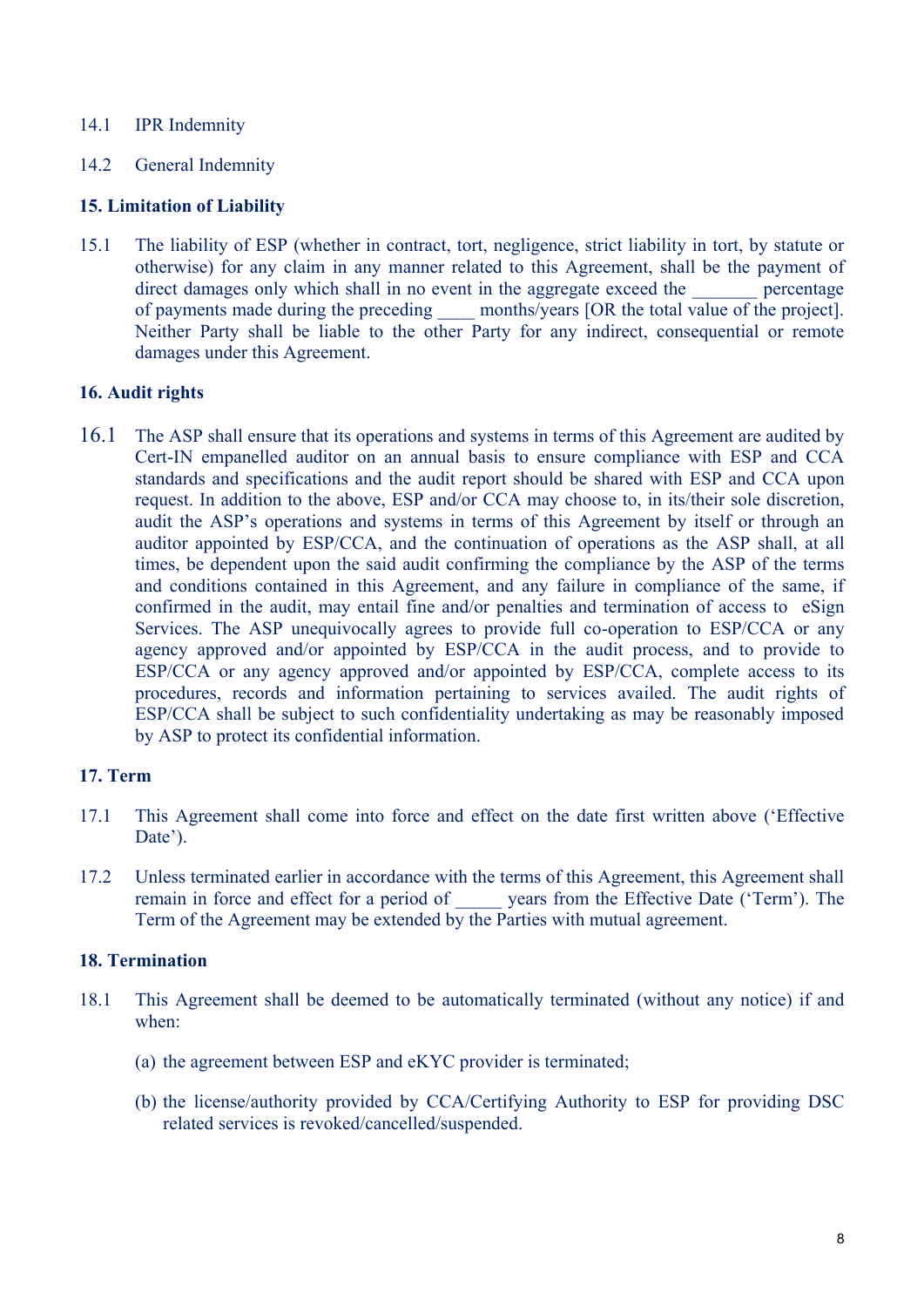18.2 Either Party may terminate this Agreement by giving 30 days prior written notice to the other Party.

#### **19. Consequences of termination**

- 19.1 In case of termination of this Agreement due to any reason, ASP shall, pay ESP all due and payable amounts of Fees for the Successful Transactions completed till the effective date of termination.
- 19.2 In case of termination of this Agreement due to any reason or upon expiry of this Agreement, the ESP shall retain a copy of all logs, documents, artefacts etc. for a period of 7 years.

#### **20. Dispute resolution / Arbitration**

- 20.1 In the case of any dispute arising upon or in relation to or in connection with this Agreement between the Parties, the disputes shall at the first instance be resolved through good faith negotiations, which negotiations shall begin promptly after a Party has delivered to the other Party a written request for such consultation.
- 20.2 In the case of any dispute arising upon or in relation to or in connection with this Agreement between the Parties, which have not been settled in accordance with Clause 21.1, any Party can submit the dispute for arbitration under the ICADR Arbitration Rules, 1996. The International Centre for Alternative Dispute Resolution will provide the administrative services in accordance with the ICADR Arbitration Rules, 1996.
- 20.3 The arbitration shall be presided upon by a sole arbitrator to be appointed by ICADR. The sole arbitrator shall be appointed by ICADR in accordance with and in full satisfaction of the qualifications to be prescribed for such arbitrator, including but not limited to qualifications as to technical experience, nationality and legal experience, by ASP, at the time of constitution of the arbitral tribunal.
- 20.4 Arbitration proceedings shall be held at New Delhi, India and the language of the arbitration proceedings and that of all documents and communications between the parties shall be English.
- 20.5 The decision of the arbitrator shall be final and binding upon both parties. The expenses of the arbitrator as determined by the arbitrator shall be shared equally by the Parties. However, the expenses incurred by each party in connection with the preparation, presentation shall be borne by the Party itself. All arbitration awards shall be in writing and shall state the reasons for the award.
- 20.6 The Parties shall continue to be performing their respective obligations under this Agreement, despite the continuance of the arbitration proceedings, except for the disputed part under arbitration.
- 20.7 The Parties shall use their best endeavours to procure that the decision of the Arbitrators shall be given within a period of six (6) months or soon thereafter as is possible after it has been demanded.
- 20.8 This Clause 20 is severable from the rest of this Agreement.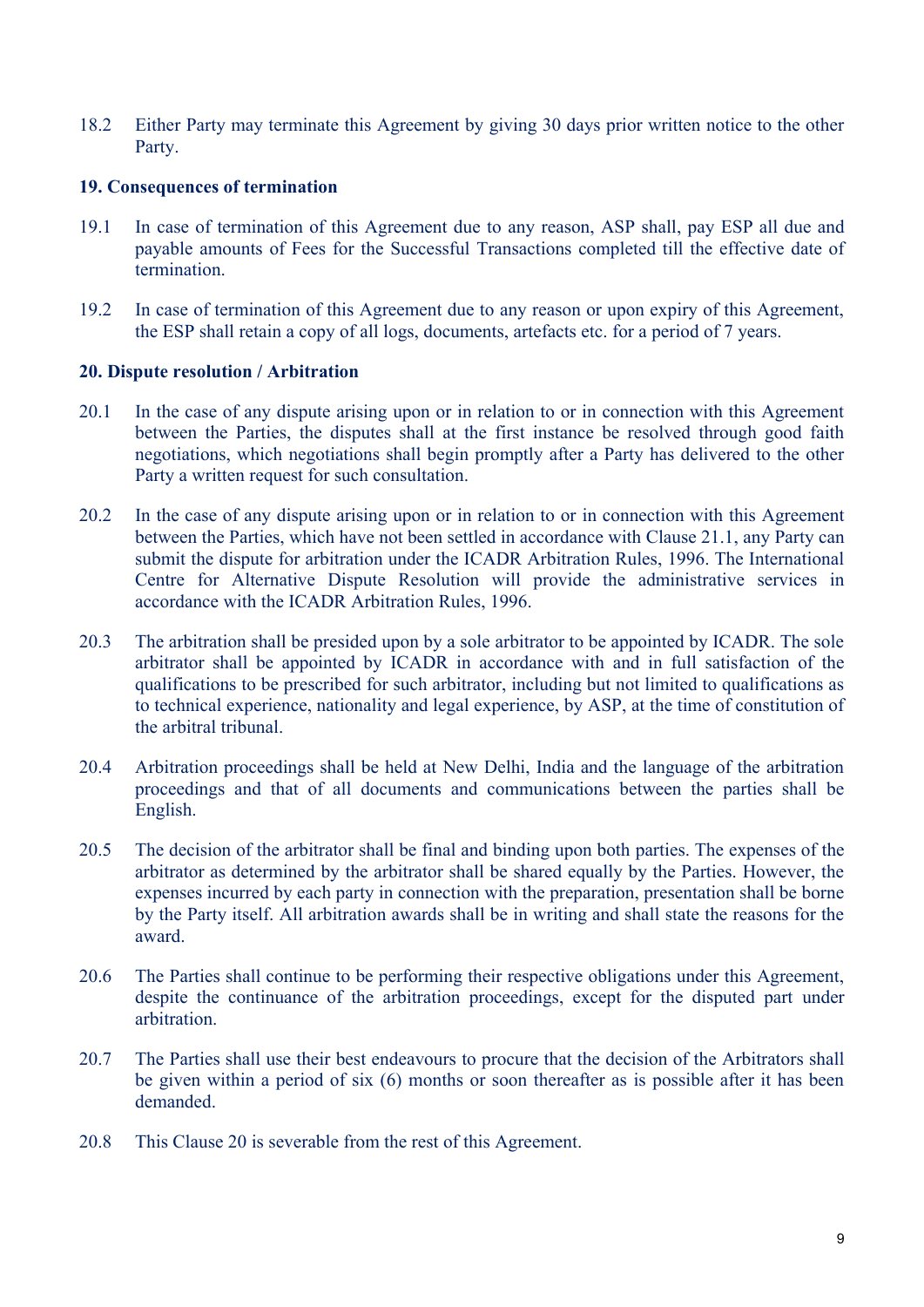20.9 ASP may terminate this Agreement, by giving a written notice of termination of minimum 30 days to ESP, if ESP fails to comply with any decision reached consequent upon the arbitration proceedings.

#### **21. Miscellaneous**

#### 21.1 **Applicable law and jurisdiction**

This Agreement shall, in all respects, be governed by, and construed in accordance with the laws of India. The Courts in New Delhi, India shall have exclusive jurisdiction in relation to this Agreement, including Clause 20.

#### 21.2 **Waiver**

No failure by a Party to take any action with respect to a breach of this Agreement or a default by any other Party shall constitute a waiver of the former Party's right to enforce any provision of this Agreement or to take action with respect to such breach or default or any subsequent breach or default. Waiver by any Party of any breach or failure to comply with any provision of this Agreement by a Party shall not be construed as, or constitute, a continuing waiver of such provision, or a waiver of any other breach of or failure to comply with any other provision of this Agreement, unless any such waiver has been consented to by the other Party in writing.

#### 21.3 **Severability**

If any Clause or part thereof, of this Agreement or any agreement or document appended hereto or made a part hereof is rendered invalid, ruled illegal by any court of competent jurisdiction, or unenforceable under present or future Laws effective during the term of this Agreement, then it is the intention of the Parties that the remainder of the Agreement, or any agreement or document appended hereto or made a part hereof, shall not be affected thereby unless the deletion of such provision shall cause this Agreement to become materially adverse to any Party in which case the Parties shall negotiate in good faith such changes to the Agreement, or enter into suitable amendatory or supplementary agreements, as will best preserve for the Parties the benefits and obligations under such provision.

#### 21.4 **Notices**

Any notice, direction or other documentation required or remitted to be given hereunder shall be in writing and may only be given by personal delivery, international courier, electronic mail or facsimile (with confirmation received) at the addresses hereinafter set forth:

#### (i) **For ASP**:

Address: \_\_\_\_\_\_\_\_\_\_\_\_\_\_\_\_\_\_\_\_\_\_\_\_\_\_\_\_\_\_\_\_\_\_\_\_\_\_\_\_\_\_\_\_\_\_\_\_\_\_\_\_\_\_ Attention : \_\_\_\_\_\_\_\_\_\_\_\_\_\_\_\_\_\_\_\_\_\_\_\_\_\_\_\_\_\_\_\_\_\_\_\_\_\_\_\_\_\_\_\_\_\_\_\_\_\_\_\_\_\_ Phone Numbers: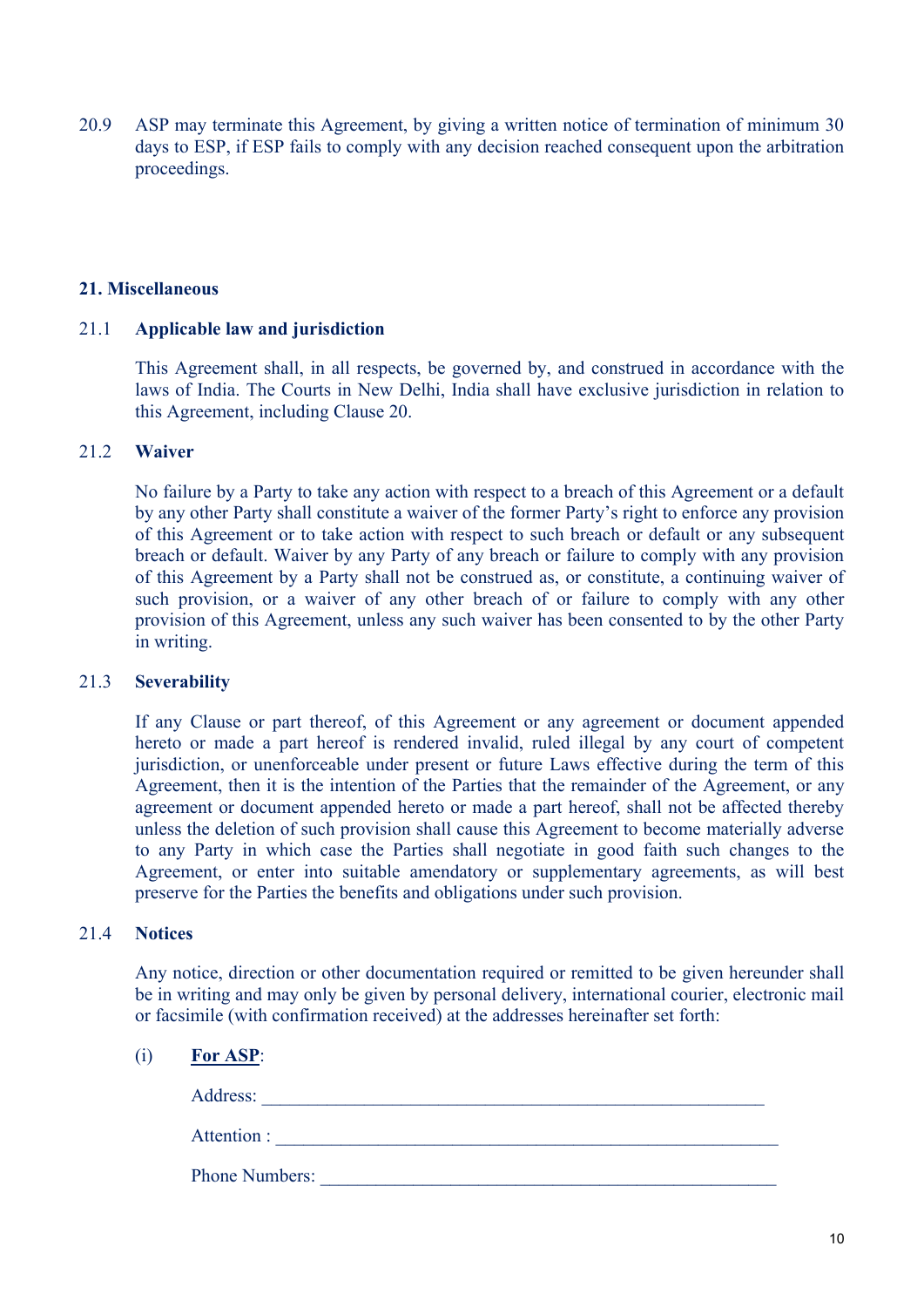|      | Fax No. : $\qquad \qquad$                                                                                                       |
|------|---------------------------------------------------------------------------------------------------------------------------------|
|      | $e$ -mail: $\qquad \qquad$                                                                                                      |
| (ii) | For ESP:                                                                                                                        |
|      |                                                                                                                                 |
|      |                                                                                                                                 |
|      | Phone Numbers:                                                                                                                  |
|      | Fax No. : $\qquad \qquad$                                                                                                       |
|      | e-mail:<br><u> 1980 - Johann Barn, mars ann an t-Amhain Aonaich an t-Aonaich an t-Aonaich ann an t-Aonaich ann an t-Aonaich</u> |

#### 21.5 **Enurement**

This Agreement will enure to the benefit of and be binding upon the Parties hereto and their respective successors and assigns.

#### 21.6 **Expenses**

Each of the Parties shall bear the fees and expenses of their respective counsels, accountants and experts and all other costs and expenses as may be incurred by them incidental to the negotiation, preparation, execution and delivery of this Agreement.

#### 21.7 **Surviving provisions**

The provisions of this Agreement, which are intended to survive the term of this Agreement by their very nature, shall survive the termination of this Agreement. Notwithstanding the generality of the above, clauses related to indemnity, confidentiality, arbitration and applicable law and jurisdiction shall survive the termination/expiration of this Agreement.

#### 21.8 **Assignment**

This Agreement shall not be assigned by either Party without obtaining a prior written consent from the other.

#### 21.9 **Entire Agreement**

This Agreement constitutes the entire agreement between the Parties. There are not and will not be any verbal statements, agreements, assurances, representations and warranties or undertakings among the Parties and this Agreement may not be amended or modified in any respect except by written instrument signed by the Parties.

#### 21.10 **Counterparts**

This Agreement may be executed in one or more counterparts, all of which shall be read and construed as one document and any facsimile signature hereto shall be deemed to be an original signature.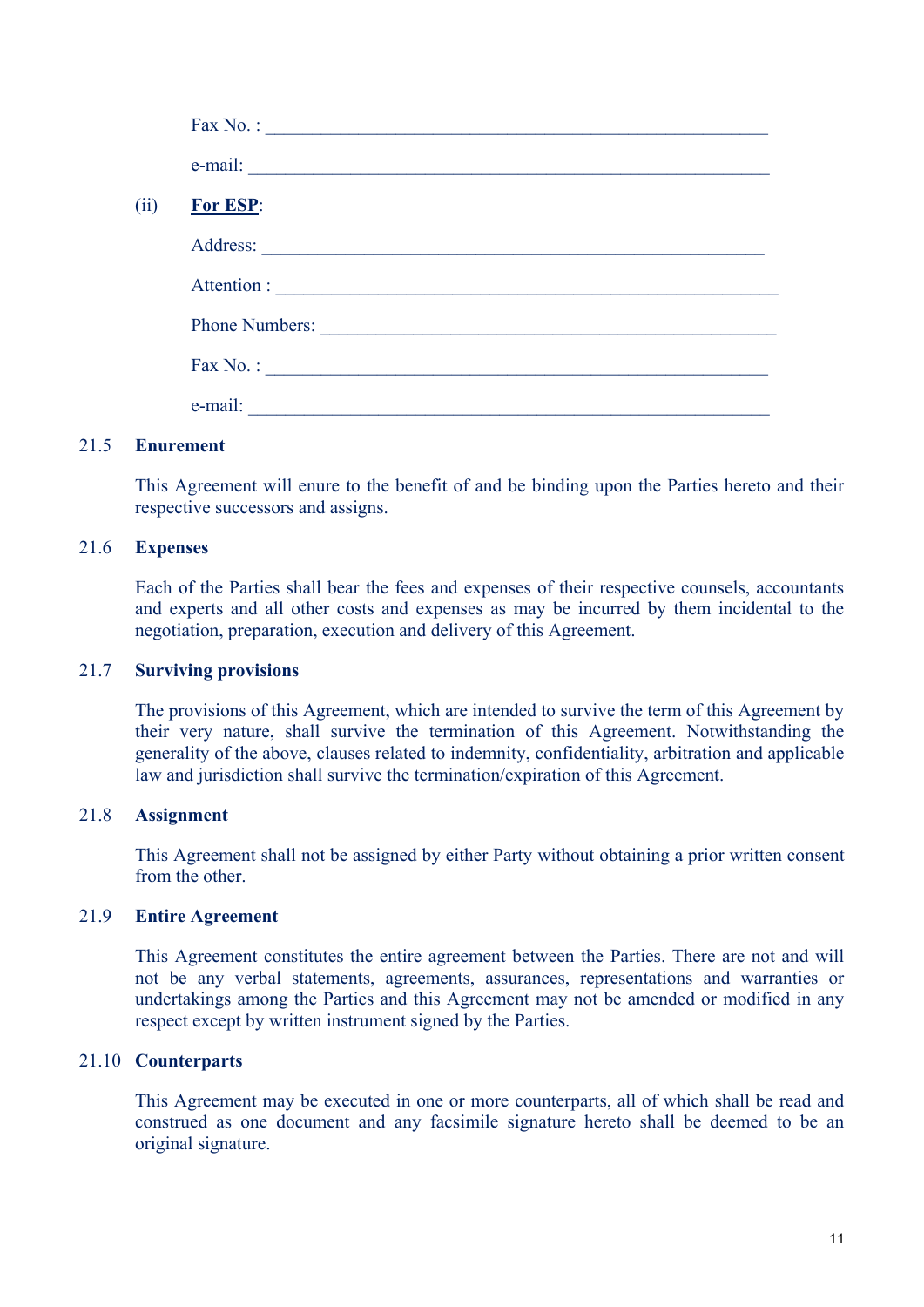**IN WITNESS WHEREOF** the parties have each executed this Agreement by its duly authorized officer as of the day and year first above written

SIGNED AND DELIVERED FOR AND ON BEHALF OF ASP:

Title: \_\_\_\_\_\_\_\_\_\_\_\_\_\_\_\_\_\_\_\_\_\_\_\_\_\_\_\_\_\_\_\_\_\_\_\_\_\_\_

SIGNED AND DELIVERED FOR AND ON BEHALF OF ESP:

Title: \_\_\_\_\_\_\_\_\_\_\_\_\_\_\_\_\_\_\_\_\_\_\_\_\_\_\_\_\_\_\_\_\_\_\_\_\_\_\_

Designation: \_\_\_\_\_\_\_\_\_\_\_\_\_\_\_\_\_\_\_\_\_\_\_\_\_\_\_\_\_\_\_\_\_

Signature: \_\_\_\_\_\_\_\_\_\_\_\_\_\_\_\_\_\_\_\_\_\_\_\_\_\_\_\_\_\_\_\_\_\_\_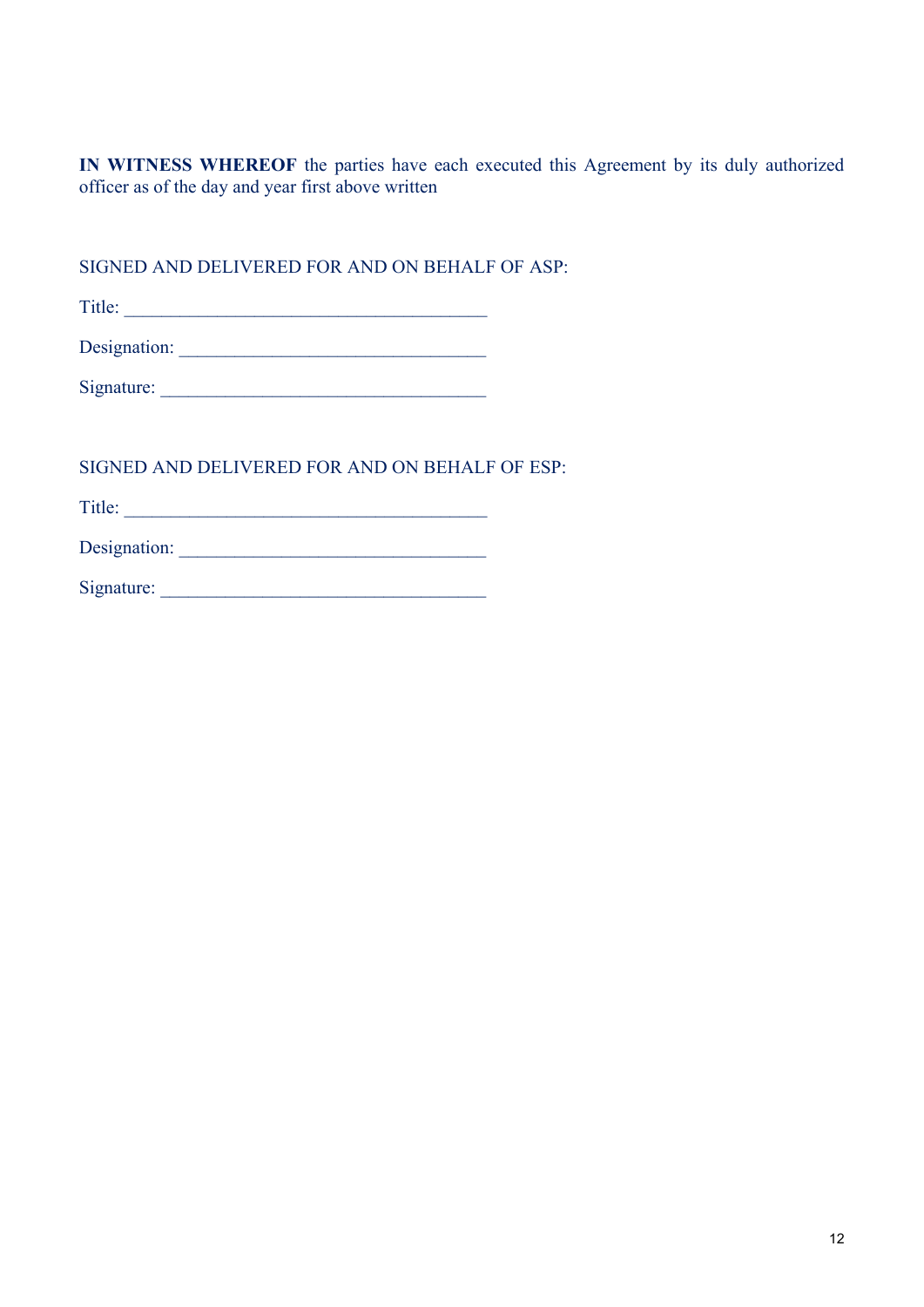# **Schedule I**

# **Scope of work**

# **For eSign Service Provider**

The services which need to be performed by the eSign Service Provider include the following, but not limited to:

- The ESP should accept only digitally signed e-KYC Service response and the same should be verified against registered e-KYC Provider
- eSign Service provider should facilitate the generation of the subscriber's key pair in accordance with the Information Technology Act
- The key generation process shall generate statistically random key values that are resistant to known attacks
- Keys shall be transferred from the key generation system to the storage device (if the keys are not stored on the key generation system) using a secure mechanism that ensures confidentiality and integrity
- The ESP should secure the key pairs hardware security module which are in accordance with Information Technology Act
- The ESP should generate application form for digital signature using e-KYC and send to the Certifying Authority for generation of digital signature certificate
- The newly generated digital signature value should be attached to the hash of the document sent for signing
- Creates an audit trail for the transaction
- Send the hash of the document which is digitally signed, back to the ASP/ end-user

# **For Application Service Provider**

The activities which the Application Service Provider needs to take care at its end include, but not limited to the following:

- Provide the end user with the required web interface to enable him to sign the document digitally.
- Creates a document hash (to be signed) on the client side to be sent to the ESP
- A connection needs to be established with the eSign Service Provider so that the request could be sent and received from the ASP's end
- The Application Service Provider should obtain consent for "Application Form Creation based on Aadhaar eKYC authentication response, DSC application form submission, keygeneration, certificate issuance , key destruction and signature creation by <ESP Name>" for each eSign
- Provide adequate security mechanism to ensure that the integrity, authenticity of data and resistant to all known attacks.
- The delegation of responsibilities of eSign related obligations should not be delegated other than to the application owned or operated by ASP